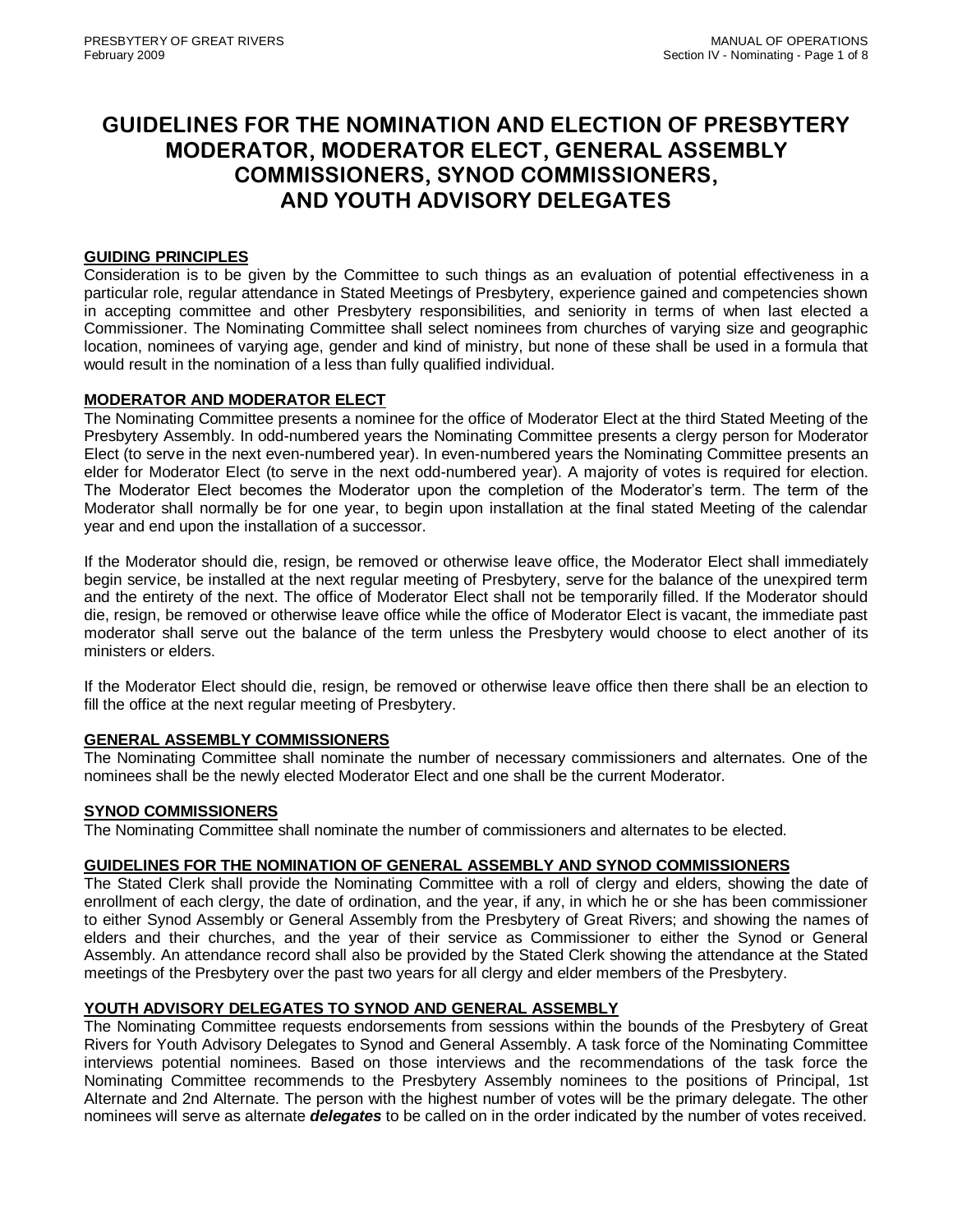## **Presbytery of Great Rivers INFORMATION FOR NOMINATING COMMITTEE**

| Name: Name: Name: Name: Name: Name: Name: Name: Name: Name: Name: Name: Name: Name: Name: Name: Name: Name: Name: Name: Name: Name: Name: Name: Name: Name: Name: Name: Name: Name: Name: Name: Name: Name: Name: Name: Name: |             |      |             |
|-------------------------------------------------------------------------------------------------------------------------------------------------------------------------------------------------------------------------------|-------------|------|-------------|
| Address: ____________                                                                                                                                                                                                         |             |      |             |
| <b>Street</b>                                                                                                                                                                                                                 | City        |      | Zip         |
| Phone: <u>___________</u><br>(Home)                                                                                                                                                                                           | (Office)    |      | (Fax)       |
| _______Elder ________Clergy<br>$\rule{1em}{0.15mm}$ Lay                                                                                                                                                                       |             | Male | _____Female |
| Racial/Ethnic ID______________________                                                                                                                                                                                        |             |      |             |
| Disability No Yes Describe No. 1997 No. 1997 No. 1998                                                                                                                                                                         |             |      |             |
| Age Range: ________ 16-29 _______ 30-39 _____                                                                                                                                                                                 | 40-49 50-59 |      |             |
| 60-69 70-79                                                                                                                                                                                                                   | $80+$       |      |             |
| Occupation experience and the contract of the contract of the contract of the contract of the contract of the contract of the contract of the contract of the contract of the contract of the contract of the contract of the |             |      |             |
|                                                                                                                                                                                                                               |             |      |             |
| E-mail Address                                                                                                                                                                                                                |             |      |             |

Service to the Church: Congregation, Presbytery, Synod, General Assembly, Ecumenical. If minister, please give length of service in current position, and length of service in the Presbytery.

Personal interest; special skills, gifts, qualities or education applicable to serving in Great Rivers Presbytery:

Are you willing to serve at Presbytery level in some capacity? \_\_\_\_\_\_Yes \_\_\_\_\_\_\_No

*Return to: Presbytery of Great Rivers, 1230 Candletree Dr, Suite D, Peoria, IL 61614*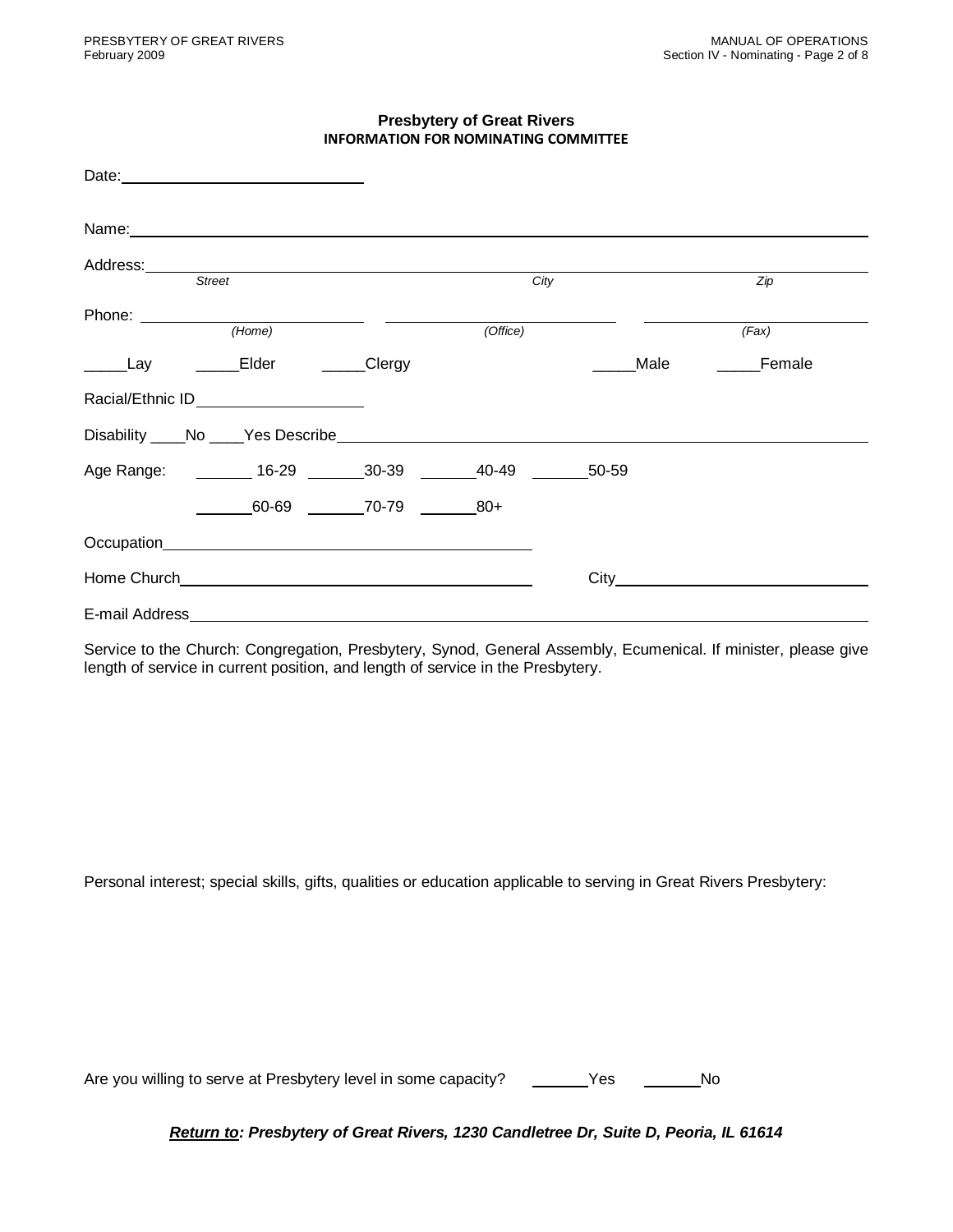## GUIDELINES FOR ELECTED OR APPOINTED POSITIONS

#### **I PRELIMINARY CONSIDERATIONS**

- A. An elected position is expressly provided for within the Constitution of the Presbyterian Church (U.S.A.) or within the Bylaws of the Presbytery of Great Rivers. The manner of election for such a position is that provided under the Constitution or under the Bylaws.
- B. An appointed position may be described under the provisions of the Constitution or Bylaws but may also be established according to the demands of the Presbytery's goals and objectives. Unless otherwise provided for, a person may be appointed to a position by the chair or moderator (or their designate) of the unit entrusted with the responsibility to be undertaken and with the consent of the appointee.

Elected and appointed positions are thus provided for within the formal structure of the Presbytery.

#### **II GUIDELINES**

- A, Commitment to Christ and his ministry through his church.
- B. Commitment to the task is essential and includes the following:
	- 1. Interest in the particular area of responsibility.
	- 2. Willingness to pay the costs in time, energy, pressure on other commitments, and indirect financial costs. (Direct expenses are reimbursable).
	- 3. Willingness to assume responsibility and be held accountable.
	- 4. Willingness to be trained and instructed.
	- 5. Willingness to attend meetings and participate actively.
- C. Experience within the life of a local congregation is a primary consideration and experience within a formal organization may be helpful.
- D. Basic knowledge of the purpose, function, and ministry of the presbytery or a specific unit of presbytery is highly desirable. This includes:
	- 1. Familiarity with the goals and objectives of the unit within which the responsibilities of the position will be exercised.
	- 2. Accurate procedural information with respect to communications within the presbytery or unit.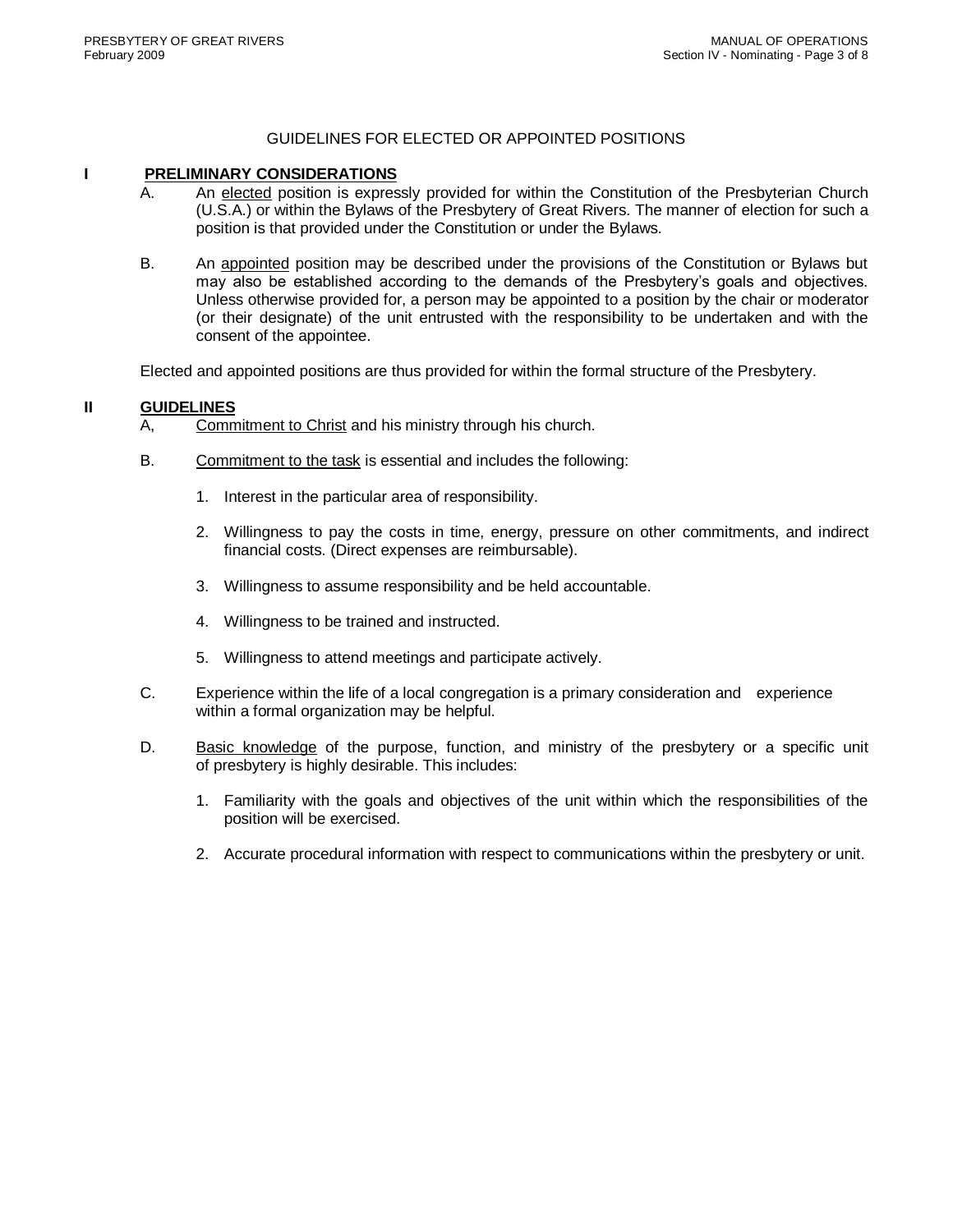#### **NOMINATING COMMITTEE**

A guide to inform you about duties and time commitments for the:

- Presbytery Moderator
- Moderator-Elect
- Treasurer
- Administration Council, Visioning Council, and Committee Members
- General Assembly & Synod Commissioners
- Youth Advisory Delegates
- Permanent Judicial Commission Members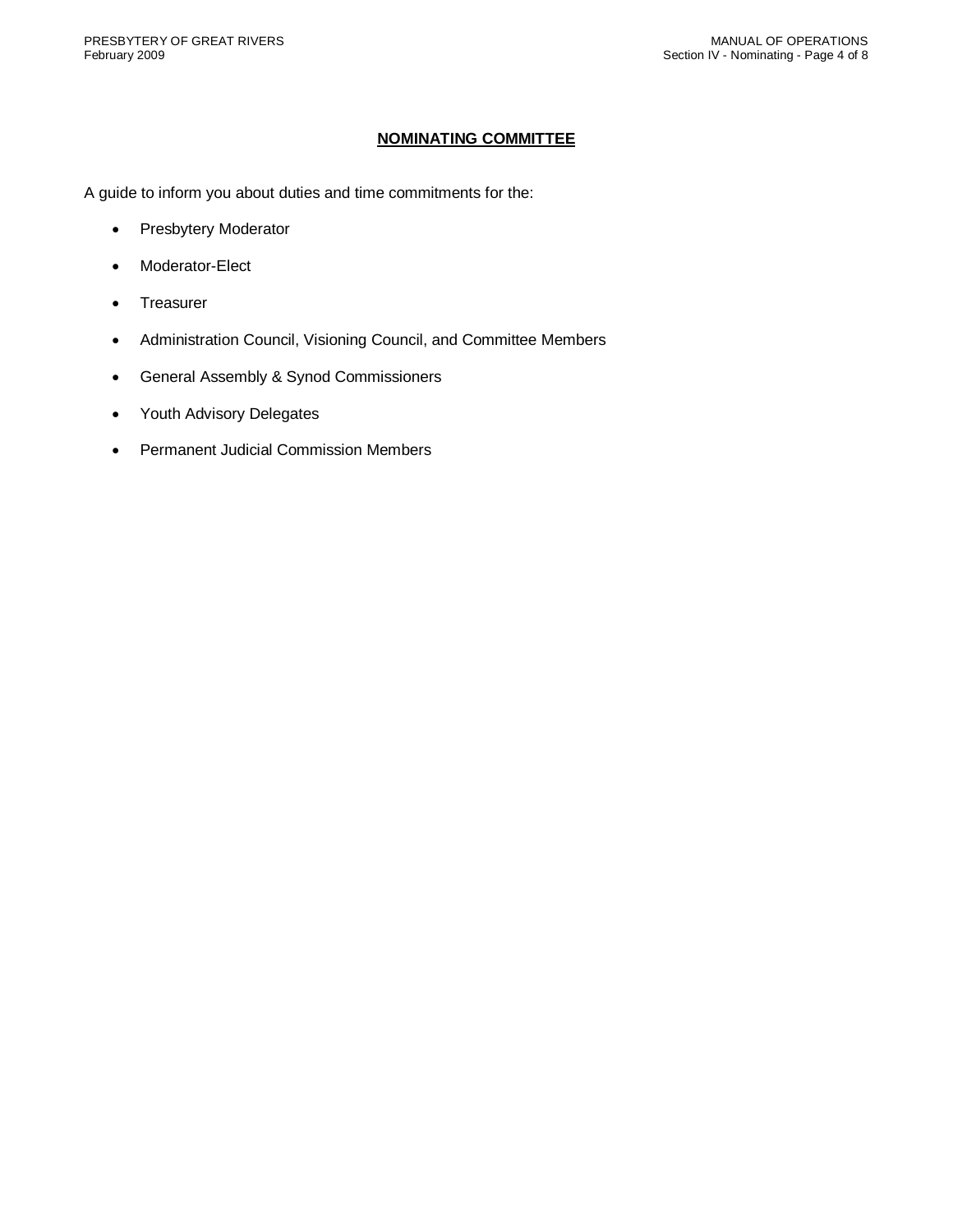**THE PRESBYTERY OF GREAT RIVERS NOMINATING COMMITTEE** needs your help!!! If you are willing to consider serving the Presbytery of Great Rivers, the following information about the Presbytery's entities is provided as a guide to inform you about their duties and time commitment. It also provides information to the church-at-large about the structure of the Presbytery, and its nominating and electing process.

The Nominating Committee proposes the names of persons for election by the Presbytery to the following offices or tasks on its entities (committees, boards, commissions). Will you please:

- Study the information to understand the function and time requirements of each entity.
- Talk and pray about the skills, qualifications, and time commitment expected for the work of the entity for which you might consider serving.
- Fill out a Nominating Committee Information sheet. The information received is valued and mutual confidentiality is expected.

The Presbytery of Great Rivers Nominating Committee needs this assistance in order to achieve the competence, skills, diversity and regional representation required by the Presbytery elective process.

## **MODERATOR**

The Moderator presides over all stated Presbytery assemblies as well as any special meeting; attends the General Assembly as a Presbytery-Elected commissioner and reports to the presbytery after the general assembly meeting, serves as moderator of administrative commissions appointed to ordain and/or install pastors and commission lay pastors; represents Presbytery at the invitation of a congregation for dedications, ecumenical events, etc.; and provides consultation with elected and staff leadership.

## **MODERATOR-ELECT**

The moderator-elect studies the role of moderator for one year prior to installation as moderator, and fills the position of moderator if he/she is unable to serve. The moderator-elect attends General Assembly as a Presbytery -elected commissioner and reports to the Presbytery after the General Assembly meeting.

## **TREASURER**

The Nominating Committee nominates a treasurer annually for election by Presbytery. The treasurer is an officer of the Presbytery, and a member of the Administration Council without vote. He/she is responsible for all funds, securities and other assets of the Presbytery; the maintenance of complete records of all funds, the submission at each Presbytery assembly of a financial statement; an annual professionally audited financial report; and preparing the annual budget.

#### **ADMINISTRATION COUNCIL**

Nominating Committee nominates **12** at-large members who are both lay and clergy for election by Presbytery. They serve a three year term, and are eligible for re-election for another three year term. The Administration Council is responsible for the finances, property, and personnel. Administration Council members meet four times per year. Team meetings are additional and scheduled according to need.

## **ADMINISTRATIVE SECTION CHAIR**

The chair is the administrative officer of the Administration Council; and is to work with the objectives assigned to the Administration Council by the presbytery are fulfilled. The chair shall be nominated by the Presbytery Nominating Committee and elected for a three year term by the Presbytery Assembly. The Chair shall Coordinate the work of the Administration Council with members, steering committee, sections, and task forces in the following areas:

- Planning (meetings, processes, budgeting, calendar)
- Recruiting (sections and task forces)
- Communicating (with Administration Council members, sections and task force chairs, presbytery staff, other presbytery units, ministry councils, presbyter members, and presbytery assembly)
- Training, orienting (new members, task force chairs, vice chair, and secretary)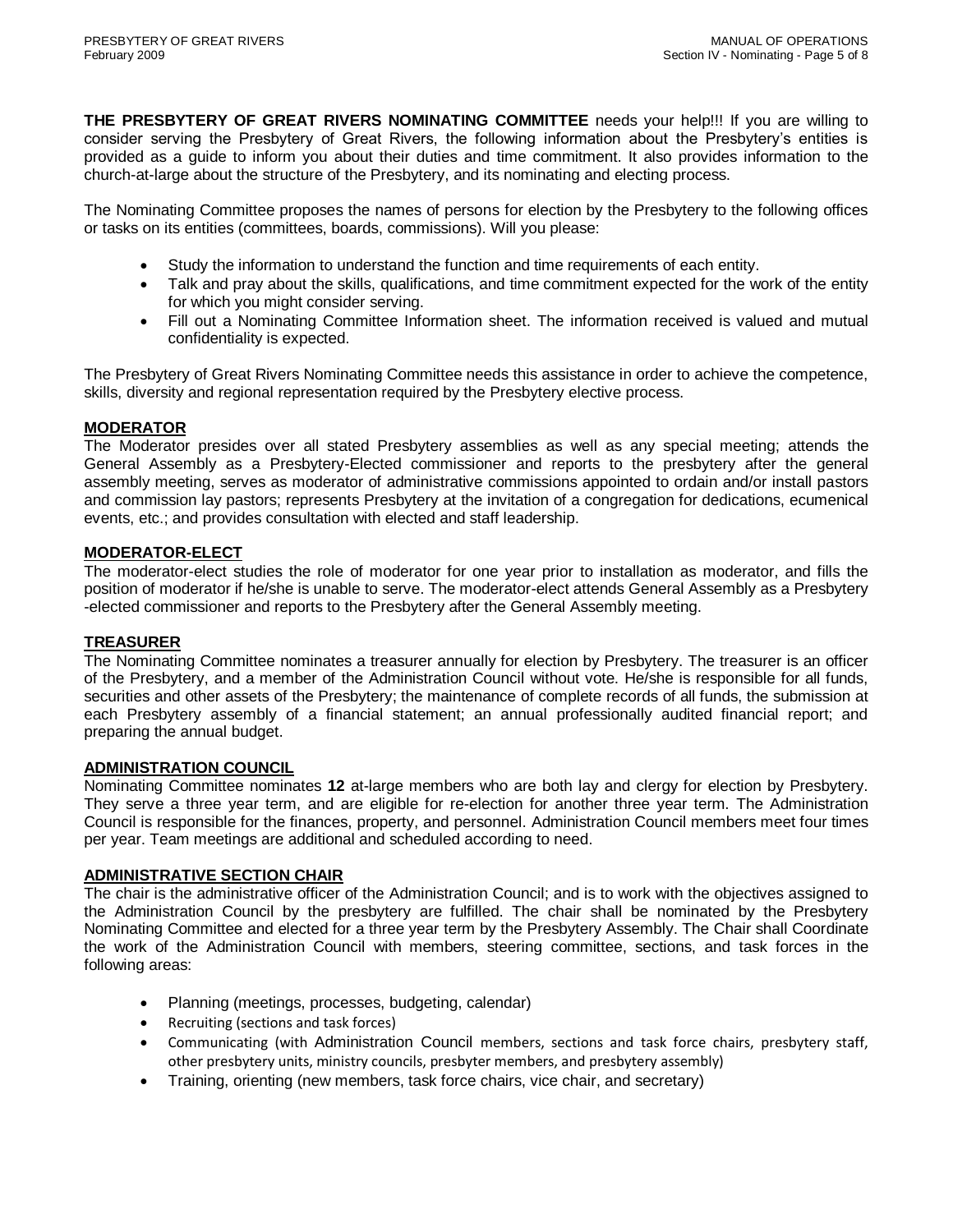To Chair all meetings of the. Administration Council To Participate in the following council activities:

- All stated meetings of the Administration Council and special meetings, if any.
- All stated meetings of presbytery.
- Orientation session of new members.
- Section and task force meetings upon request and as schedule permits.

#### **VISIONING SECTION**

Nominating Committee nominates **12** at-large members who are both lay and clergy for election by Presbytery. The Visioning Section is responsible for setting the direction of the presbytery and for encouraging the kind of commitment and cooperation among members and congregations that will advance the ministry and mission of the PCUSA in Central Illinois. The Visioning Committee meets bi-monthly.

## **VISIONING SECTION CHAIR**

The chair is the administrative officer of the Visioning Section; and is to work with the Visioning Section, steering committee, sections, task forces, and executive presbyter so that the goals and objectives assigned to the Visioning Section by the presbytery are fulfilled. The chair shall be nominated by the Presbytery Nominating Committee and elected for a three year term by the Presbytery Assembly. The Chair shall Coordinate the work of the Visioning Section with members, steering committee, sections, and task forces in the following areas:

- Planning (meetings, processes, budgeting, calendar)
- Recruiting (sections and task forces)
- Communicating (with Visioning Section members, sections and task force chairs, presbytery staff, other presbytery units, ministry councils, presbyter members, and presbytery assembly)
- Training, orienting (new members, task force chairs, vice chair, and secretary)

To Chair all meetings of the Visioning Section To Participate in the following council activities:

- All stated meetings of the Visioning Section and special meetings, if any.
- All stated meetings of presbytery.
- Orientation session of new members.
- Section and task force meetings upon request and as schedule permits.

## **COMMITTEE ON MINISTRY (COM)**

Nominating Committee nominates members who are both lay and clergy for election by Presbytery. Members serve a three year term and are eligible for re-election to a second three year term. They enter into all aspects of the pastor/parish relationship including the entire call process. They ensure that each session has a moderator, and each congregation pastoral leadership. Members are given adequate training for the duties, and have a procedure manual to assist them. The Chair is nominated to be elected by the presbytery annually. COM meets monthly. Members attend other meetings as needed.

## **COMMITTEE ON PREPARATION FOR MINISTRY (CPM)**

Nominating Committee nominates members who are both lay and clergy for election by Presbytery. Members serve a three year term, and are eligible for re-election for another three year term. CPM members enter into a covenant relationship with individuals preparing for ministry during both inquiry and candidacy.CPM members meet at least four times a year for all-day meetings. At least once a year inquirers and candidates meet with the whole committee for interviews or annual consultations. In the intervening time, the individual committee members serve as liaisons, and often keep in touch with inquirers and candidates through correspondence and telephone calls. The chair is nominated to be elected by the presbytery annually.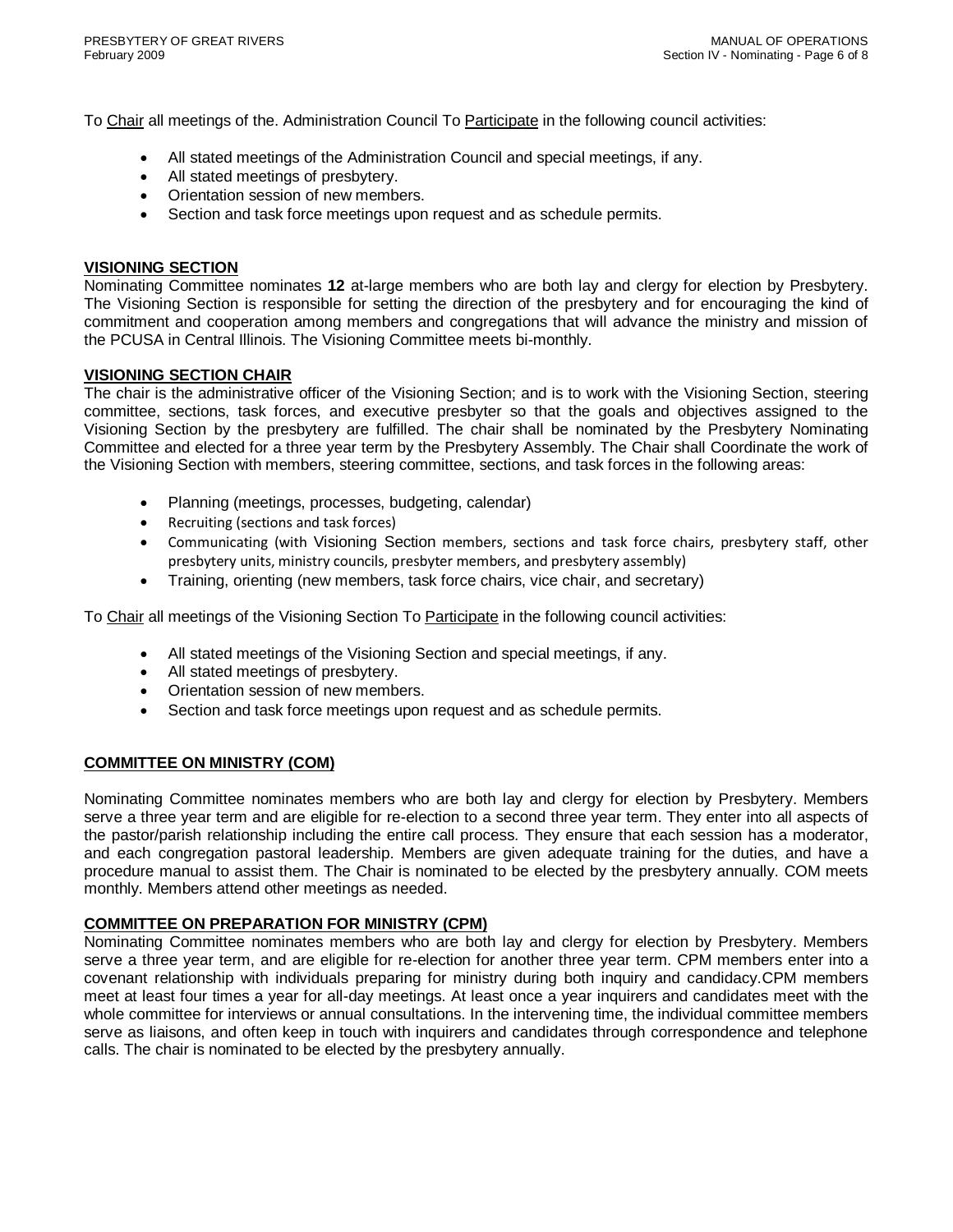#### **EXAMINATIONS COMMITTEE**

The Examinations committee is made up of 12 members, evenly divided between elders and ministers, who are trained to meet with any minister requesting membership in the presbytery. The members meet with each such minister in small groups of two or three to determine the minister's suitability to be a member of the Presbytery of Great Rivers. Each member is elected to a three year term and is eligible to be elected to one additional threeyear, consecutive term. The members of this committee need to conversant in Reformed Theology and the polity of the PCUSA and be available for weekend meetings with prospective new members.

#### **NOMINATING COMMITTEE**

Nominating Committee members are elected by the presbytery for a three year term, and are eligible for reelection to another three year term. Members have a crucial role in identifying and selecting nominees for vacancies in the Presbytery who are best able to engage and complete the tasks committed to them. They present slates of nominees (for the positions listed in this brochure) to the Presbytery for election. Nominating committee members are equally divided between clergy, laywomen and laymen. Members serve during four meetings yearly. They may also be asked to contact potential candidates for Presbytery positions for additional ten or more hours per year.

#### **GENERAL ASSEMBLY COMMISSIONER**

Nominating Committee nominates the moderator and moderator-elect of the presbytery, and the other clergy & lay commissioners. Commissioners are required to attend an orientation session and, view an orientation video tape before the general assembly, travel to and from the meeting and spend about eight days and a few nights in working sessions of the assembly and one of its committees. All of the commissioner's travel costs are underwritten by General Assembly. Being a General Assembly commissioner requires about one week of work during the summer and approximately 20 to 30 hours of preparation time.

## **GENERAL ASSEMBLY YOUTH ADVISORY DELEGATE**

Nominating Committee requests endorsements from sessions within Presbytery, and a task force then interviews potential nominees and makes recommendations to the Nominating Committee. A principal delegate and alternate are then presented to Presbytery for election. Youth advisory delegates to General Assembly attend the same meetings as commissioners, and serve on the same committees where they have voice and vote. In the General Assembly sessions they have an advisory vote taken prior to the commissioners vote. Being a General Assembly YAD requires one week during the summer, and approximately 20 to 30 hours preparation time.

#### **SYNOD COMMISSIONER**

Nominating Committee nominates the commissioners to be elected by the Presbytery. A synod commissioner is an elder or clergy elected to a three year term and eligible for re-election to a second three year term. Meetings of the standing committees are part of the time spent together in the four yearly meetings. Commissioners are reimbursed for mileage and all meals en route to the meeting and back home. *TIME COMMITMENT:* Each commissioner will attend four one-day meetings each year. There is possible time spent on sub-committee or individual project work beyond the meetings.

#### **ILLINOIS CONFERENCE OF CHURCHES**

The ICC is a state-wide ecumenical organization of 28 member Judicatories of 14 denominations representing the Protestant, Anglican, Roman Catholic and Orthodox Christian traditions. The ICC is an ecumenical table that brings together religious leaders, judicatory staff, clergy and lay representatives from the member churches for dialogue, deliberation and decisions to make visible and effective the unity and mission of the Church of Jesus Christ. The ICC is an institutional expression of the ecumenical movement, a vehicle for the church's mission in Illinois for bearing witness together to the gospel of reconciliation. Illinois Conference of Churches has one committee member from the Presbytery of Great Rivers.

## **ILLINOIS PRESBYTERIAN HOME**

Illinois Presbyterian Home has seven members who serve on the Board of the Home in Springfield in an advisory capacity. The Board meets quarterly.